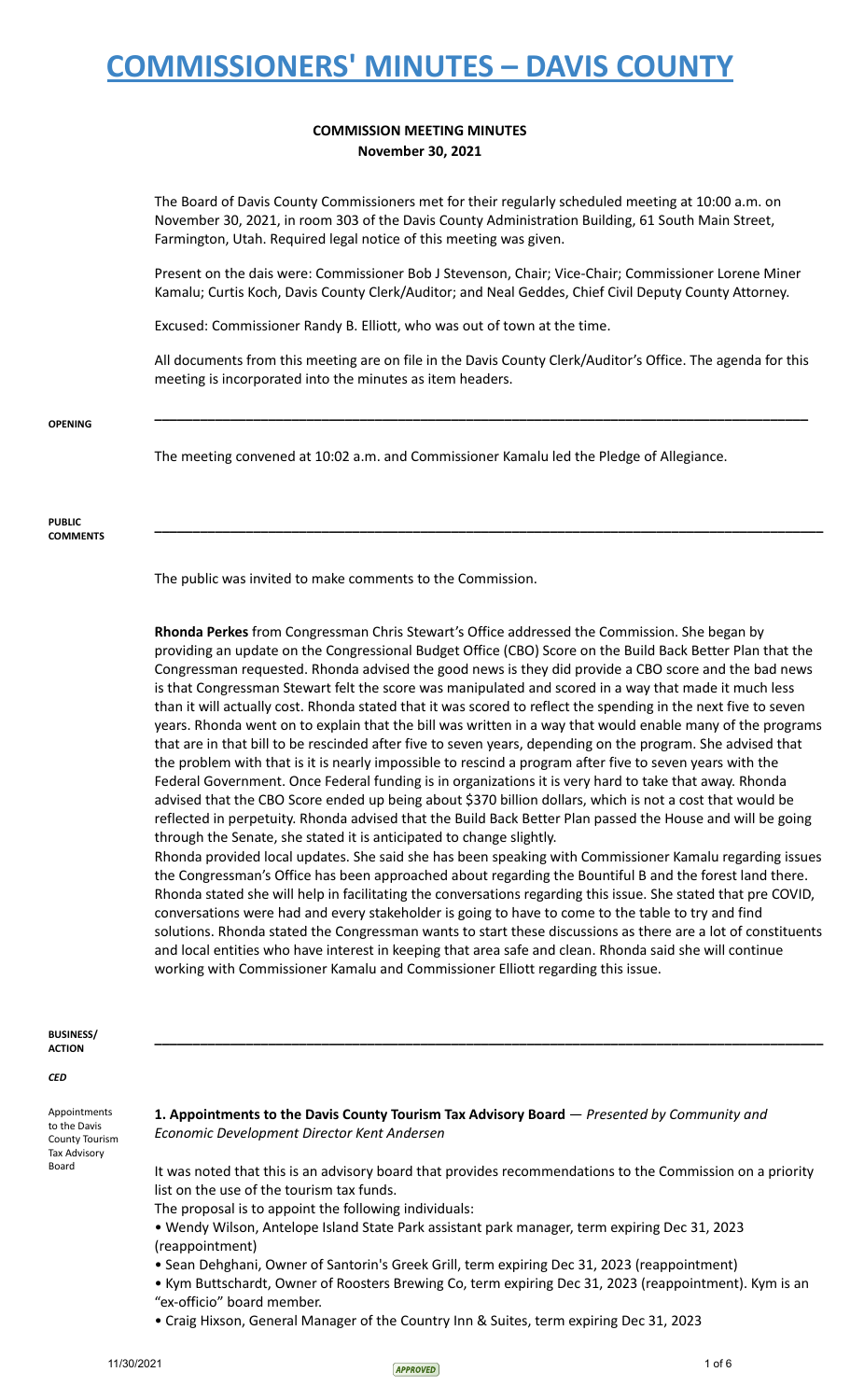|                                                                                                                                                        | • Meredith Stillman, Assistant General Manager Station Park, term expiring Dec 31, 2023<br>• Dharmesh Ahir, President/CEO of NIDHI Management, LLC (Hampton Inn & Suites, Farmington), term<br>expiring December 31, 2023<br>There are two members whose appointments expire at the end of this year. Kent expressed gratitude for all<br>the work they have done.<br>• Julie Thompson, Dairy Queen<br>• Teri Cowan, Davis Arts Council<br>Kent explained that part of the requirements of selection for this advisory board is that they have to be<br>involved in a tourism related industry and be a resident of Davis County.<br>The contract period is 01/01/2022 to 12/31/2023. |
|--------------------------------------------------------------------------------------------------------------------------------------------------------|---------------------------------------------------------------------------------------------------------------------------------------------------------------------------------------------------------------------------------------------------------------------------------------------------------------------------------------------------------------------------------------------------------------------------------------------------------------------------------------------------------------------------------------------------------------------------------------------------------------------------------------------------------------------------------------|
| Renewal<br>Amendment<br>#2019-613-B to<br>the Ski Bus<br>Service                                                                                       | 2. Renewal Amendment #2019-613-B to the Ski Bus Service Agreement with Utah Transit Authority (UTA)<br>for Ski Bus Service to Snowbasin Ski Resort - Presented by Community and Economic Development<br>Director Kent Andersen                                                                                                                                                                                                                                                                                                                                                                                                                                                        |
| Agreement with<br>Utah Transit<br>Authority (UTA)                                                                                                      | Kent stated this is a great program and this year is the fifth year Davis County has been partnering with UTA.<br>UTA has increased their participation in this program. Last year, the contribution needed from Davis County<br>and its partners was \$82,000. This is about a \$44,000 reduction in contribution which UTA will now be<br>covering the cost for.                                                                                                                                                                                                                                                                                                                    |
|                                                                                                                                                        | The contract period is 12/11/2021 to 03/27/2022. The payable amount is \$37,343.                                                                                                                                                                                                                                                                                                                                                                                                                                                                                                                                                                                                      |
| Ratification of<br>Amendment<br>#2020-0654-B<br>to the Real<br><b>Estate Purchase</b><br>Contract for<br>Land with IGOG<br>L.L.C., a Utah<br>Liability | 3. Ratification of Amendment #2020-0654-B to the Real Estate Purchase Contract for Land with IGOG<br>L.L.C., a Utah Liability company - Presented by Community and Economic Development Director Kent<br>Andersen<br>It was explained that this contract is an extension for an additional 60 days.                                                                                                                                                                                                                                                                                                                                                                                   |
| company<br>Renewal                                                                                                                                     | 4. Renewal Amendment #2019-614-B to the Ski Bus Service Agreement with Layton City for Ski Bus                                                                                                                                                                                                                                                                                                                                                                                                                                                                                                                                                                                        |
| Amendment<br>#2019-614-B to<br>the Ski Bus<br>Service                                                                                                  | Service to Snowbasin Ski Resort - Presented by Community and Economic Development Director Kent<br>Andersen                                                                                                                                                                                                                                                                                                                                                                                                                                                                                                                                                                           |
| Agreement with<br>Layton City                                                                                                                          | The contract period is $12/11/2021$ to $03/27/2022$ . The receivable amount is \$12,447.                                                                                                                                                                                                                                                                                                                                                                                                                                                                                                                                                                                              |
| Renewal<br>Amendment<br>#2019-615-B to<br>the Ski Bus<br>Service                                                                                       | 5. Renewal Amendment #2019-615-B to the Ski Bus Service Agreement with Snowbasin Resort Company<br>for Ski Bus Service to Snowbasin Ski Resort - Presented by Community and Economic Development<br>Director Kent Andersen                                                                                                                                                                                                                                                                                                                                                                                                                                                            |
| Agreement with<br>Snowbasin<br>Resort                                                                                                                  | It was explained that Davis County, Layton City, UTA and Snowbasin all share the cost to provide this service.<br>The contract period is 12/11/2021 to 03/27/2022. The receivable amount is \$12,447.                                                                                                                                                                                                                                                                                                                                                                                                                                                                                 |
| Agreement#<br>2021-0586 with                                                                                                                           | 6. Agreement #2021-0586 with USA Wrestling Utah for the Utah State Wrestling Tournament and the USA<br>West Peginnals Wrestling Tournament — Presented by Community and Economic Development Director                                                                                                                                                                                                                                                                                                                                                                                                                                                                                 |

USA Wrestling Utah

**West Regionals Wrestling Tournament** — *Presented by Community and Economic Development Director Kent Andersen*

The contract period is 04/20/2022 to 05/14/2022. The receivable amount is \$9,288.54.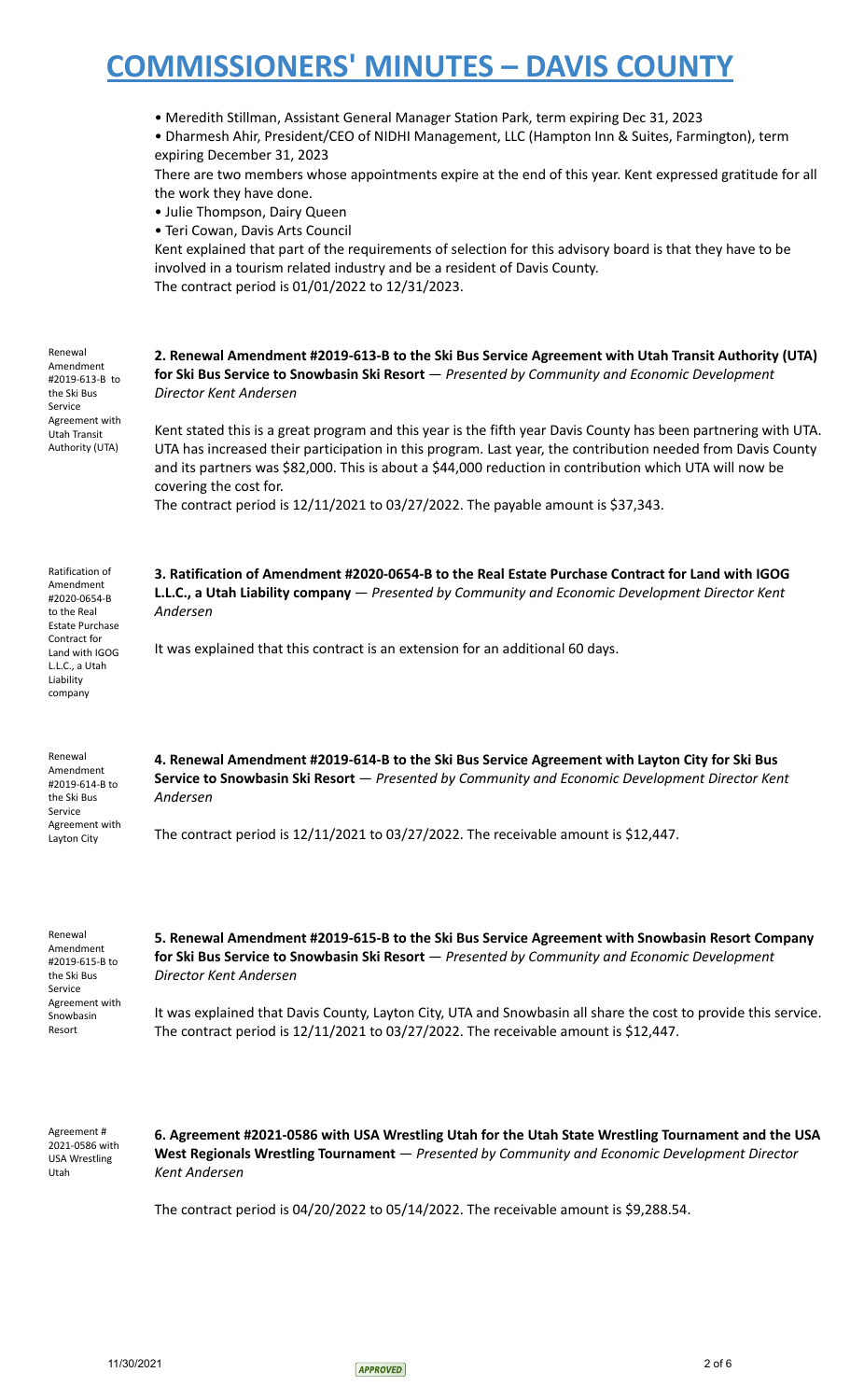Agreement #2021-0587 with Vegas Production Inc. for the Jordan World Circus to use the arena for a one day show.

7. Agreement #2021-0587 with Vegas Production Inc. for the Jordan World Circus to use the arena for a **one day show** — *Presented by Community and Economic Development Director Kent Andersen*

The contract period begins 01/27/2022. The receivable amount is \$2,616.20.

Motion to Approve Items 1-7: Com. Kamalu Seconded: Com. Stevenson All voted Aye

#### *Facilities*

Agreement #2021-588 with Eagle Environmental, Inc. to provide abatement of additional asbestos containing material on the 2nd floor ceiling of the Memorial Courthouse

*Davis Park Golf Course*

Agreement #2021-589 with Modern Out West, PLLC for architectural design service of the Davis Park Golf Course driving range renovation

### **8. Agreement #2021-588 with Eagle Environmental, Inc. to provide abatement of additional asbestos containing material on the 2nd floor ceiling of the Memorial Courthouse** — *Presented by Facilities Director Lane Rose*

Lane Rose explained that additional asbestos was discovered in the ceiling plaster on the second floor of the Memorial Courthouse. He advised this is the last piece of asbestos in that building. The contract period is 11/30/2021 to 12/31/2021. The payable amount is \$23,326.

> Motion to Approve: Com. Kamalu Seconded: Com. Stevenson All voted Aye

### **9. Agreement #2021-589 with Modern Out West, PLLC for architectural design service of the Davis Park Golf Course driving range renovation** — *Presented by Facilities Director Lane Rose*

Commissioner Kamalu asked Lane Rose if a decision on the direction for this project was made after the Public Work Session was held regarding the different options for this project. Lane answered by stating there were some refinements to this project, such as making it just one building instead of two in order to help with costs. He stated the goal is to get started this year as a land survey is needed in order to involve Public Works in moving dirt to know the lay of the land.

Commissioner Kamalu asked if the wind was taken into consideration on the design. Lane stated yes, the building will be durable and will be a Concrete Masonry Unit (CMU) structure.

Commissioner Kamalu asked if there will be meetings with updates on the final design. Lane Rose confirmed that updates will be given to the Commision regarding the final design.

The contract period is 11/30/2021 to 12/31/2021. The payable amount is \$48,200.

Motion to Approve: Com. Kamalu Seconded: Com. Stevenson All voted Aye

*Human Resources*

Agreement #2021-590 with Moreton & Company for the 2022 renewal of Workers' Compensation Insurance

**10. Agreement #2021-590 with Moreton & Company for the 2022 renewal of Workers' Compensation Insurance** — *Presented by Human Resources Director Chris Bone*

The contract period is 01/01/2022 to 01/01/2023 at 12:01 a.m. The payable amount is \$454,240 (over 10 installments).

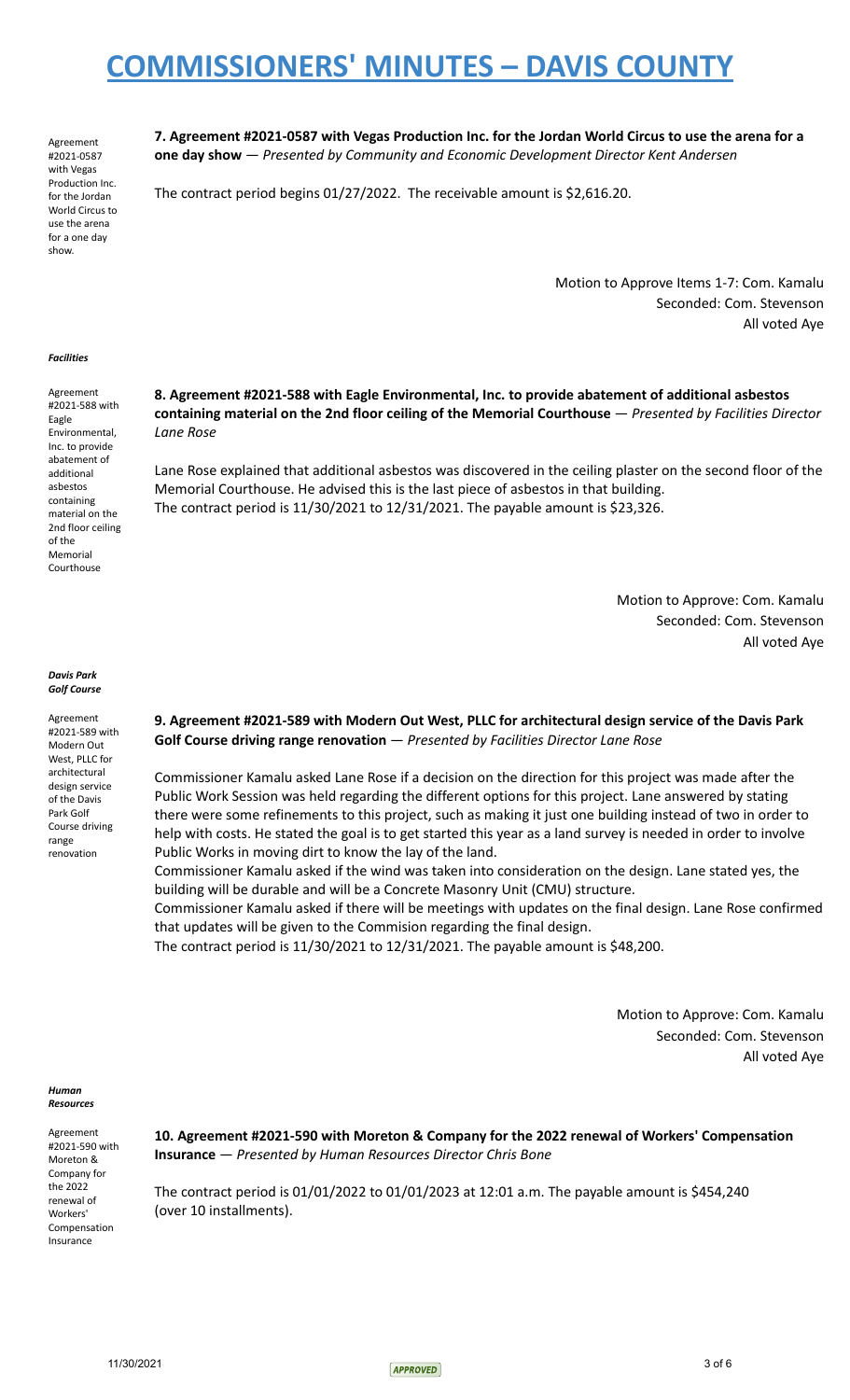Motion to Approve: Com. Kamalu Seconded: Com. Stevenson All voted Aye

#### *Information Systems*

Agreement #2021-591 with Structure Works for security cameras in the Treasurer's **Office** 

**11. Agreement #2021-591 with Structure Works for security cameras in the Treasurer's Office** — *Presented by Information Systems Director Mark Langston*

The contract period is 11/30/2021 to 11/30/2022. The payable amount is \$3,569.11.

Agreement #2021-0592 with Marshall Industries, Inc. for Audio/Video for the Attorney's Conference room in the Memorial Courthouse

Agreement #2021-593 with Tech Connect for UPS system preventative/ emergency maintenance

**12. Agreement #2021-0592 with Marshall Industries, Inc. for Audio/Video for the Attorney's Conference room in the Memorial Courthouse** — *Presented by Information Systems Director Mark Langston*

The contract period is 11/30/2021 to 11/30/2022. The payable amount is \$4,679.46.

**13. Agreement #2021-593 with Tech Connect for UPS system preventative/emergency maintenance** — *Presented by Information Systems Director Mark Langston*

Commissioner Kamalu asked Mark Langston what UPS stands for. Mark explained that UPS stands for Uninterrupted Power Supply. He went on to say that the Davis County Administration building has a generator outside, however that takes up to three minutes to kick on once power is lost. The UPS supports the key facilities of the administration building, such as the computer room and most of the front desk stations.

The contract period is 11/30/2021 to 11/30/2024. The payable amount is \$10,200.

Motion to Approve Items 11-13: Com. Kamalu Seconded: Com. Stevenson All voted Aye

### *Sheriff*

**Training** Reimbursement Agreement #2021-594 with TJ Peterson for Law Enforcement Officer Training

**14. Training Reimbursement Agreement #2021-594 with TJ Peterson for Law Enforcement Officer Training** — *Presented by Chief Deputy Susan Poulsen*

Terms: Payable in the amount of \$16,130.

**Training** Reimbursement Agreement #2021-595 with Dylan Kenneth Campbell for Special Functions and Basic Corrections **Training** 

**15. Training Reimbursement Agreement #2021-595 with Dylan Kenneth Campbell for Special Functions and Basic Corrections Training** — *Presented by Chief Deputy Susan Poulsen*

Terms: Payable amount in the amount of \$13,560.

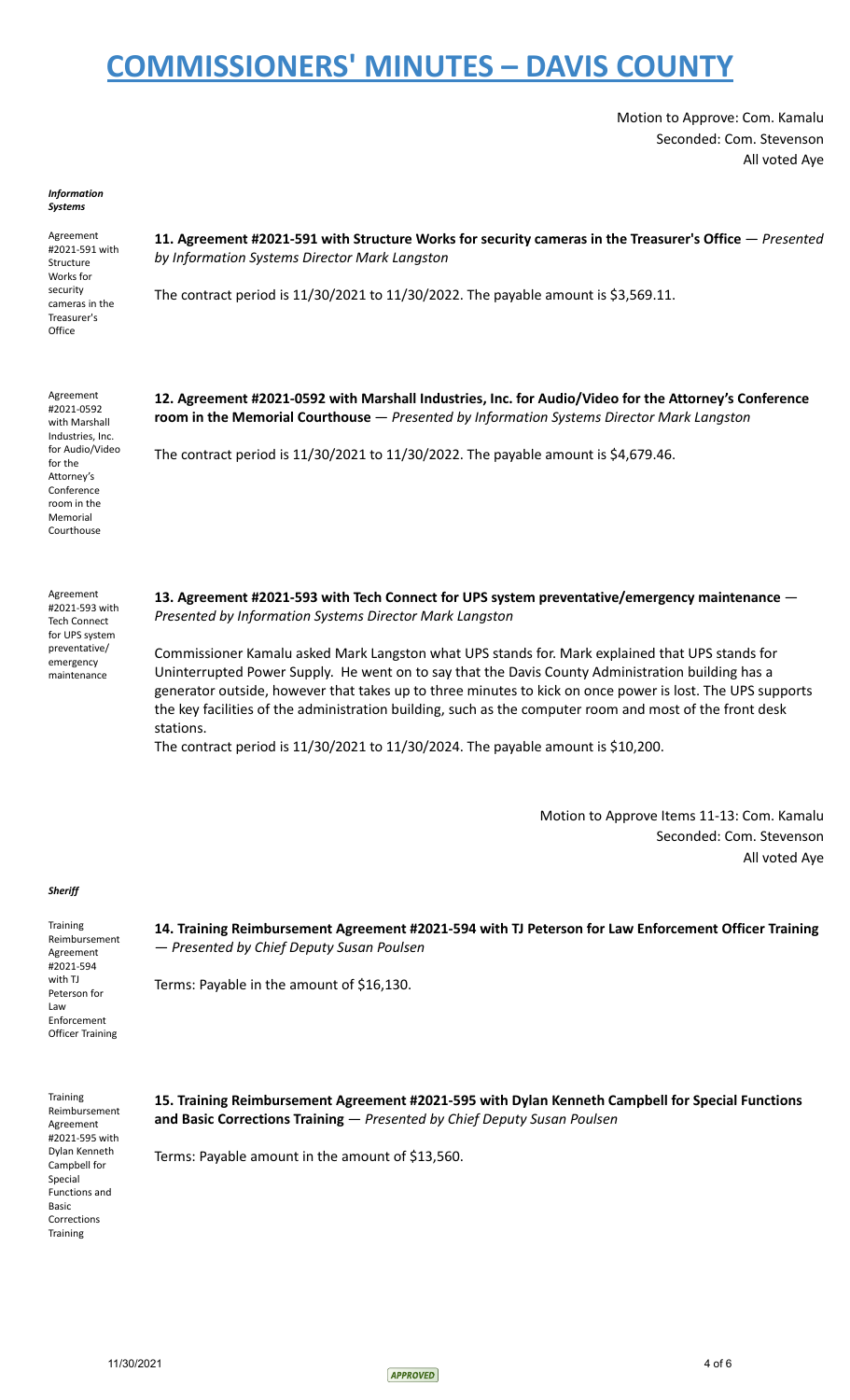Training Reimbursement Agreement #2021-596 with Cristiano Ryo for Special Functions and Law Enforcement Officer Training **16. Training Reimbursement Agreement #2021-596 with Cristiano Ryo for Special Functions and Law Enforcement Officer Training** — *Presented by Chief Deputy Susan Poulsen*

Susan Poulson explained that items 14-16 are all two year agreements. They begin on the date the employee is sworn in for Davis County. The end date is two years or 4,160 hours, whichever occurs later, after the date the employee becomes a sworn and certified officer employed by Davis County. Terms: Payable in the amount of \$21,696.

> Motion to Approve Items 14-16: Com. Kamalu Seconded: Com. Stevenson All voted Aye

**CONSENT ITEMS**

Commission Meeting Minute

### **Meeting Minutes**

Work Session Meeting Minutes for October 26, 2021, November 9, 2021, and November 16, 2021, were presented for approval. Commissioner Stevenson thanked the Davis County Employees for the work they do on the Minutes.

**\_\_\_\_\_\_\_\_\_\_\_\_\_\_\_\_\_\_\_\_\_\_\_\_\_\_\_\_\_\_\_\_\_\_\_\_\_\_\_\_\_\_\_\_\_\_\_\_\_\_\_\_\_\_\_\_\_\_\_\_\_\_\_\_\_\_\_\_\_\_\_\_\_\_\_\_\_\_\_\_\_\_\_\_\_\_\_\_**

Motion to Approve: Com. Stevenson Seconded: Com. Kamalu All voted Aye

Commissioner Stevenson moved to recess to the Board of Equalization. Commissioner Kamalu seconded the motion. All voted Aye.

**\_\_\_\_\_\_\_\_\_\_\_\_\_\_\_\_\_\_\_\_\_\_\_\_\_\_\_\_\_\_\_\_\_\_\_\_\_\_\_\_\_\_\_\_\_\_\_\_\_\_\_\_\_\_\_\_\_\_\_\_\_\_\_\_\_\_\_\_\_\_\_\_\_\_\_\_\_\_\_\_\_\_\_\_\_\_\_\_**

**BOARD OF EQUALIZATION**

Property Tax Register

Property Tax Register matters were presented by Curtis Koch, Davis County Clerk/Auditor, as follows:

### **Auditor's Adjustments:**

### **Appeals:**

- 6 various appeals recommended for approval
- 77 various items with no value change
- 5 hearing findings
- **Abatements:**
- 19 late abatement application reports
- 3 abatement reports recommended for denial
- **Corrections:**
- 3 Veteran Tax Abatement Exemptions

## **Assessor's Adjustments:**

## **Assessor Initiated Corrections:**

• Various correction recommendations

Motion to Approve: Com. Kamalu Seconded: Com. Stevenson All voted Aye